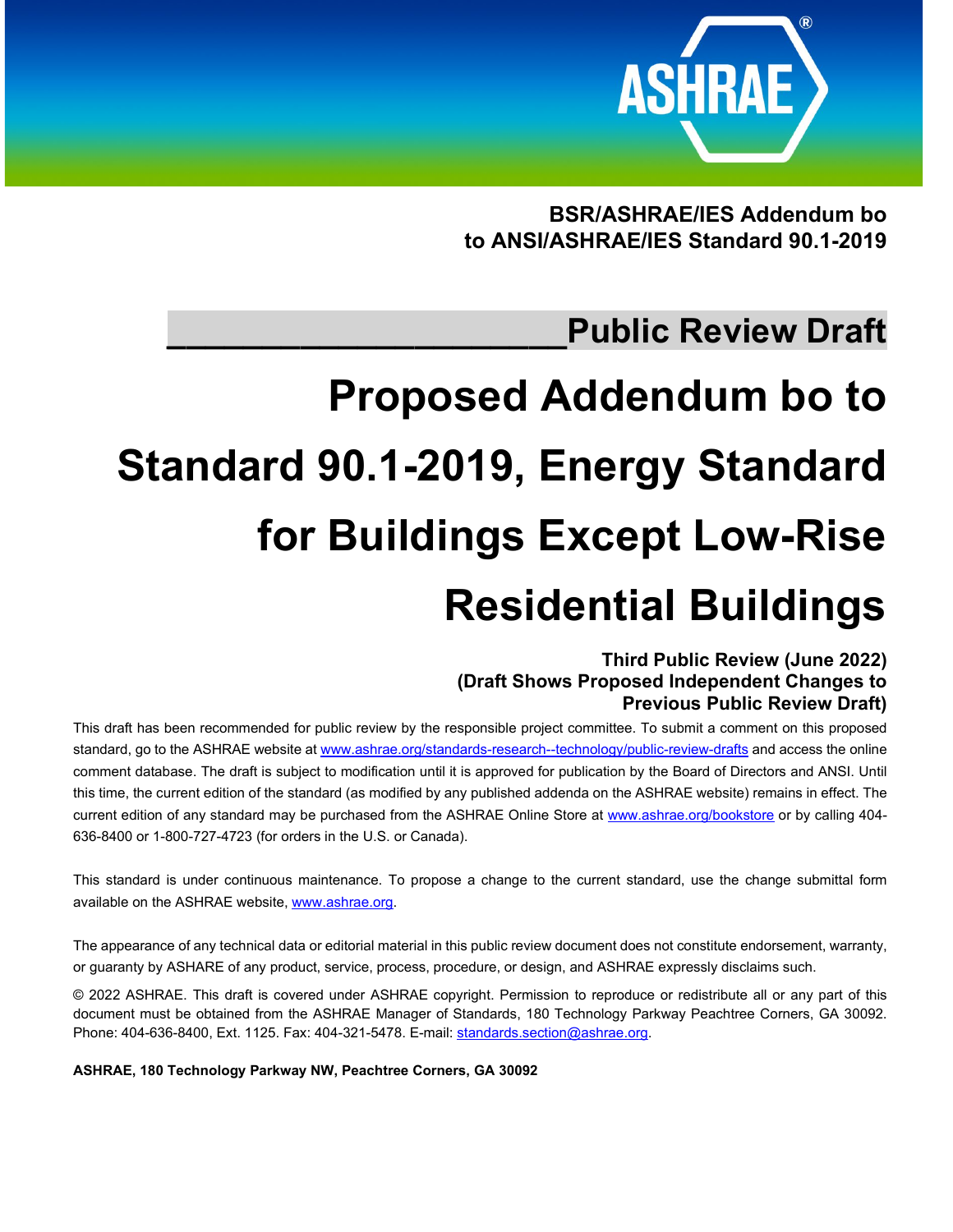BSR/ASHRAE/IES Addendum bo to ANSI/ASHRAE Standard 90.1-2019, *Energy Standard for Buildings Except Low-Rise Residential Buildings* Third Public Review Draft – Independent Substantive Changes

#### **© 2022 ASHRAE**

*This draft is covered under ASHRAE copyright. The appearance of any technical data or editorial material in this publication document does not constitute endorsement, warranty, or guaranty by ASHRAE of any product, service, process, procedure, design or the like and ASHRAE expressly disclaims such. Permission to republish or redistribute must be obtained from the MOS.*

**(This foreword is not part of this standard. It is merely informative and does not contain requirements necessary for conformance to the standard. It has not been processed according to the ANSI requirements for a standard and may contain material that has not been subject to public review or a consensus process. Unresolved objectors on informative material are not offered the right to appeal at ASHRAE or ANSI.)**

# **FOREWORD**

SSPC 90.1 accepted or accepted in principle several comment comments to the second public review of addendum bo that require independent substantive changes. These are:

- A new pressure allowance for gas and oil furnaces with thermal efficiency or AFUE of greater than 90% were added. These furnaces save energy compared to standard furnaces but do create additional pressure drop.
- A fan power allowance for exhaust systems serving fume hoods was added. This value exists in the current standard but was overlooked.
- Additional fan power was added for renovations. The values increased significantly for exhaust systems, as there was a spreadsheet error in the table created for the second public review.
- Units were corrected in of Section 6.1.5.3.1(3)
- A footnote was added to the energy recovery section to each fan power table that states "Substitute sensible recovery ratio for enthalpy recovery ratio in when a sensible energy recovery device meets the requirements of Section 6.5.6.1.1.1(b) or Section 6.5.6.1.2.1(b)." A commenter suggested this to align the table with the changes in addendum bz. That addendum can be seen her[e \(link\).](https://www.ashrae.org/file%20library/technical%20resources/standards%20and%20guidelines/standards%20addenda/90_1_2019_bz_20220429.pdf)

## **Cost-effectiveness**

All the changes allow extra fan power or have no effect on the cost. The cost justification from the second public review is still valid.

*[Note to Reviewers: This public review draft makes proposed independent substantive changes to the previous public review draft. These changes are indicated in the text by underlining (for additions) and strikethrough (for deletions) except where the reviewer instructions specifically describe some other means of showing the changes. Only these changes to the previous draft are open for review and comment at this time. Additional material is provided for context only and is not open for comment except as it relates to the proposed substantive changes.]*

# **Addendum bo to 90.1-2019**

*Modify the standard as follows (I-P and SI Units)*

*Make the following changes in Section 3.2 - Definitions:*

*fan system airflow:* is the sum of the airflow of all fans with *fan electrical input power* greater than 1 *kW* at *fan system design conditions*, excluding the airflow that passes through downstream fans with *fan electrical input power* less not greater than than 1 *kW*.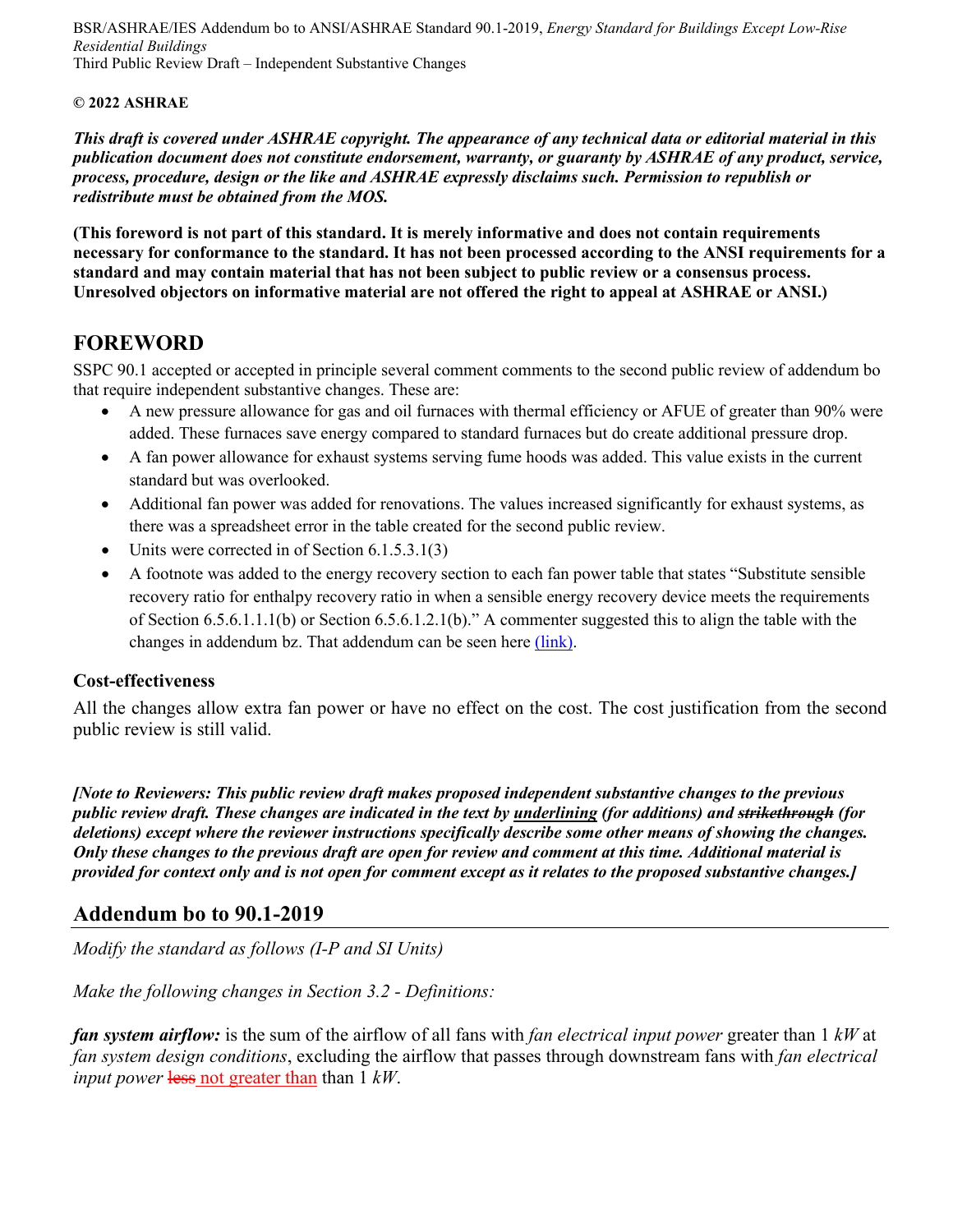BSR/ASHRAE/IES Addendum bo to ANSI/ASHRAE Standard 90.1-2019, *Energy Standard for Buildings Except Low-Rise Residential Buildings* Third Public Review Draft – Independent Substantive Changes

*Make the following changes to the text of Section 6.1.5.3.1 (3) (I-P and SI):*

3. Multiply the *fan system* design airflow by the sum of the fan power allowances for the *fan system*, then divide by 1,000 to convert to *kW*.

$$
FPL = \frac{Q_{sys} \cdot FPA_{sum}}{1,000}
$$
  
Where:  
FPL is the fan power limit in *kW*  
 $Q_{sys}$  is the *fan system* airflow in cfm (L/s)  
EDA is the sum of the for power allow

FPA<sub>sum</sub> is the sum of the fan power allowances for the *system* in W/cfm (W/L/s). 1000 is the conversion from W to *kW*

# *Add or change these values in Table 6.5.3.1-1 (I-P)* **Table 6.5.3.1-1 Fan Power Allowances for Supply** *Fan system***s**

|                                                                                 | Multi-Zone VAV Fan System <sup>a</sup><br>Airflow (cfm) |                          |                | <b>All Other Fan Systems</b><br>Airflow (cfm) |                      |                |  |
|---------------------------------------------------------------------------------|---------------------------------------------------------|--------------------------|----------------|-----------------------------------------------|----------------------|----------------|--|
| Air System Component                                                            | < 5,000                                                 | $5,000$ to<br>$<$ 10,000 | $\geq 10,000$  | < 5,000                                       | 5,000 to<br>< 10,000 | $\geq 10,000$  |  |
|                                                                                 |                                                         |                          | W/cfm          |                                               |                      |                |  |
| Heating (select all that apply)                                                 |                                                         |                          |                |                                               |                      |                |  |
| Gas or oil furnace $\leq 90\%$ E <sub>t</sub> or<br>$<$ 90% AFUE                | 0.071                                                   | 0.060                    | 0.073          | 0.061                                         | 0.063                | 0.075          |  |
| Gas or oil furnace $\geq 90\%$ E <sub>t</sub> or<br>$\geq$ 90% AFUE             | 0.117                                                   | 0.099                    | 0.092          | 0.122                                         | 0.104                | 0.094          |  |
| <b>Energy recovery</b>                                                          |                                                         |                          |                |                                               |                      |                |  |
| <b>Other</b>                                                                    |                                                         |                          |                |                                               |                      |                |  |
| Project is an <i>alteration</i> where the<br>duct <i>system</i> is not replaced | 0.313<br>0.358                                          | 0.320<br>0.386           | 0.306<br>0.372 | 0.334<br>0.460                                | 0.334<br>0.468       | 0.305<br>0.434 |  |

f. Substitute *sensible recovery ratio* for *enthalpy recovery ratio* in when a sensible energy recovery device meets the requirements of Section 6.5.6.1.1.1(b) or Section 6.5.6.1.2.1(b).

*Add or change these values in Table 6.5.3.1-2 (I-P):*

#### **Table 6.5.3.1-2 Fan Power Allowances for Exhaust, Return, Relief, Transfer** *Fan system***s**

|                                                                        | Multi-Zone VAV Fan System <sup>a</sup><br><b>All Other Fan Systems</b><br>airflow (cfm)<br>Airflow (cfm) |                        |             |         |                               |        |  |  |
|------------------------------------------------------------------------|----------------------------------------------------------------------------------------------------------|------------------------|-------------|---------|-------------------------------|--------|--|--|
| <b>Air System Component</b>                                            | < 5,000                                                                                                  | 5,000 to<br>$<$ 10,000 | ≥<br>10,000 | < 5,000 | <b>5,000 to</b><br>$<$ 10,000 | 10,000 |  |  |
|                                                                        | W/cfm                                                                                                    |                        |             |         |                               |        |  |  |
| <b>Energy recovery</b> <sup><math>d</math></sup>                       |                                                                                                          |                        |             |         |                               |        |  |  |
| Special exhaust and return system requirements (select all that apply) |                                                                                                          |                        |             |         |                               |        |  |  |
| Exhaust system serving fume hoods                                      | 0.085                                                                                                    | 0.074                  | 0.066       | 0.085   | 0.075                         | 0.067  |  |  |